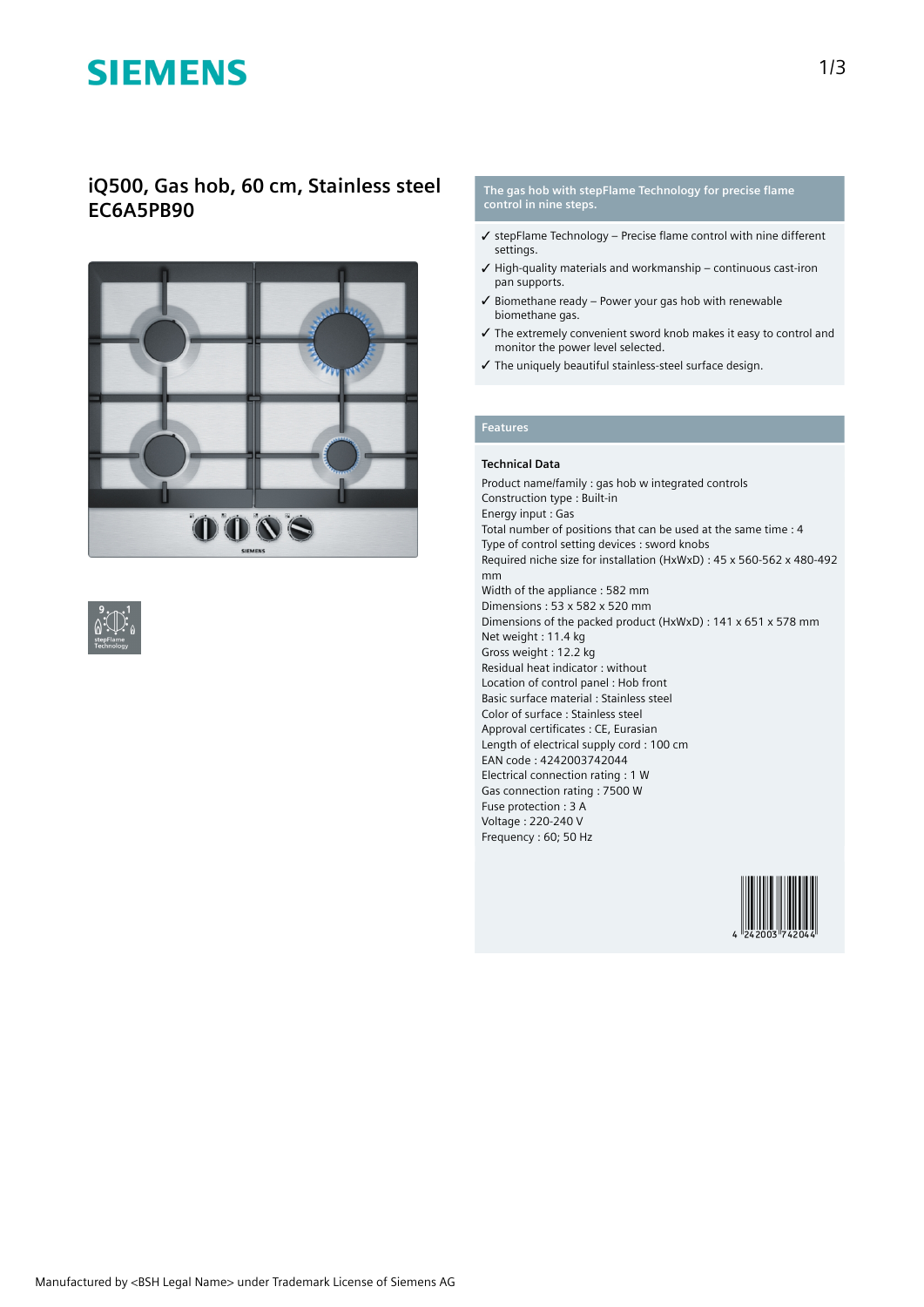# **SIEMENS**

## **iQ500, Gas hob, 60 cm, Stainless steel EC6A5PB90**

### **Features**

#### **Design**

- Stainless steel surface
- Cast iron pan supports

#### **Usage convenience**

- Step Flame technology 9 steps: precisely control and adjust the flame in nine defined levels.
- Design co-ordinated control dials: easily access dials in front with strong grip for effortless turning.
- Ignition via control dials: just push and turn the dials to ignite the flame.

#### **Burners and power**

- 4 burner gas hob including:
- Left front: Standard burner up to 1.75 KW (depending on gas type)
- Left rear: Standard burner up to 1.75 KW (depending on gas type)
- Right rear: High-speed burner up to 3 KW (depending on gas type)
- Right front: Economy burner up to 1 KW (depending on gas type)

#### **Safety**

● Flame failure safety device: prevents unwanted gas flow when flame goes out.

#### **Installation (gas types & measurements)**

- Usable for: Nat gas L/LL G25/20mbar(DE)
- NG H/E 20mbar, E+ 20/25mbar Natural gas H 25 mbar (HU) Natural gas L 25 mbar (NL) Liquid gas G30,31 28-30/37mbar Liquid gas G30 37 mbar (PL) Liquid gas 50 mbar
- Factory set for connection to mains gas
- Nozzle set for LPG jets (28-30/37mbar) included. Nozzles for all other gas types can be ordered via the customer service. For nozzle change, please contact the customer service.
- Dimensions of the product (HxWxD mm): 53 x 582 x 520
- Required niche size for installation (HxWxD mm) : 45 x 560 x (480 - 492)
- Min. worktop thickness: 30 mm
- Power cord: 1 m
- Connected load: 7.5 KW